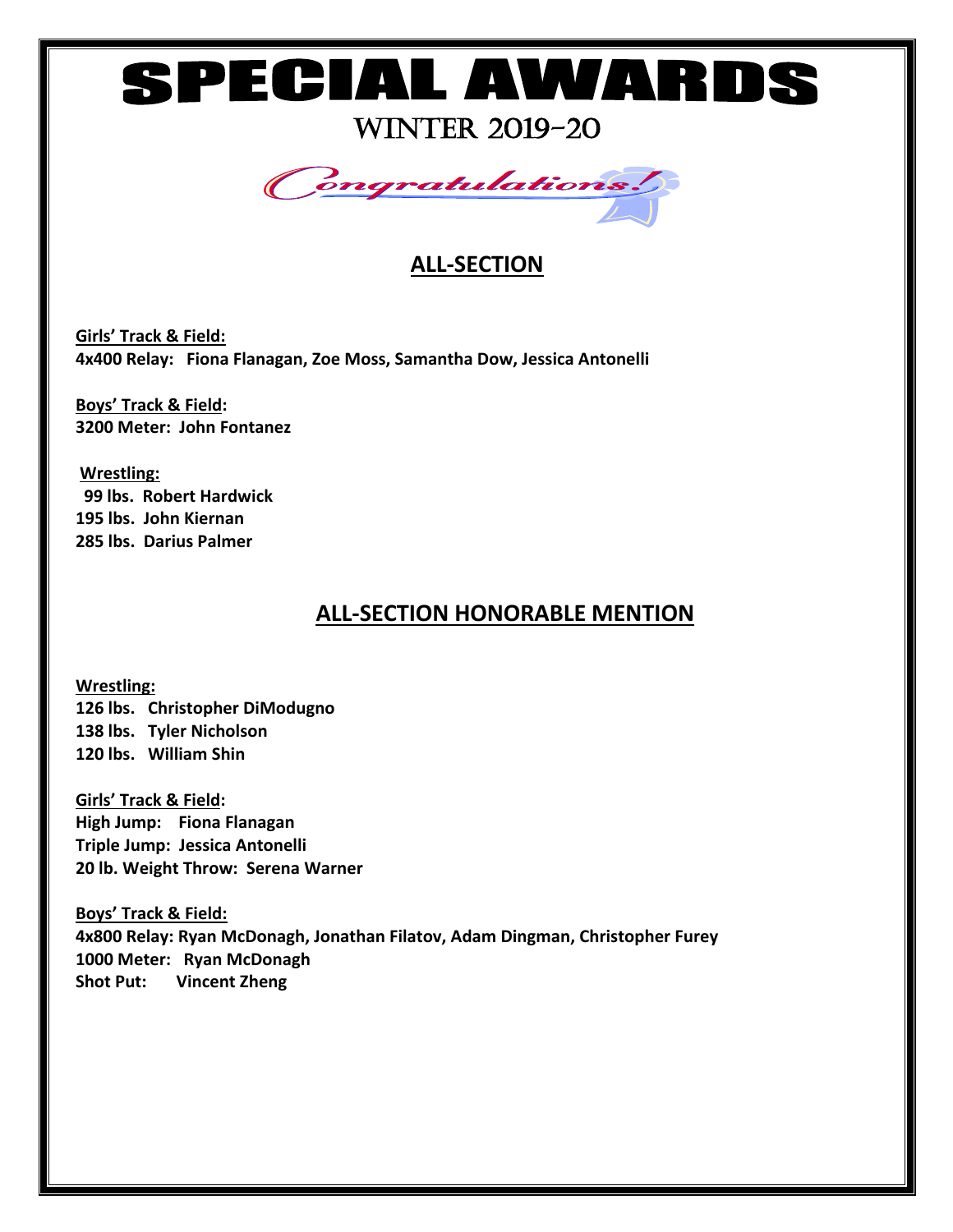## **SPECIAL AWARDS**

### WINTER 2019-20



#### **ALL-LEAGUE**

**Boys' Basketball: Wrestling:**

**Madelyn Gallagher Chloe Grace Mirasol** 

**Girls' Track & Field: Girls' Basketball: Triple Jump: Jessica Antonelli Tara Slinn High Jump: Fiona Flanagan**

**Justin Haughton 99 lbs. Robert Hardwick 106 lbs. Christopher Russo Bowling: 120 lbs. Will Shin Brooke Baker 126 lbs. Christopher DiModugno Colin Hudak 138 lbs. Tyler Nicholson Joseph Hudak 145 lbs. Christopher Falborn Jake Himes 152 lbs. Jeremy Schucker Aiden Silverstein 195 lbs. John Kiernan 220 lbs. Andrew Knapp Cheerleading: 285 lbs. Darius Palmer**

**Boys' Track & Field: 4x400 Relay: Ryan McDonagh, Jeremy Kang, Christopher Furey, Adam Dingman Long Jump: Jeremy Kang 1000 Meter & 1600 Meter: Ryan McDonagh 55 Meter: Freddy Martinez** 

#### **ALL-LEAGUE HONORABLE MENTION**

**Raymond McCune Victoria Daly Joseph Young Abigail Knobel**

**Boys' Basketball: Girls' Basketball:**

**Girls' Track & Field: 4x400 Relay: Alexia Massoud, Victoria D'Amelio, Zoe Moss, Samantha Dow 1000 Meter: Samantha Dow Weight Throw: Serena Warner**

**Boys' Track & Field: 3200 Meter: John Fontanez 4x800 Relay: Jonathan Filatov, Manuel Figueroa, Tommy Jacome, Aaron Alexander**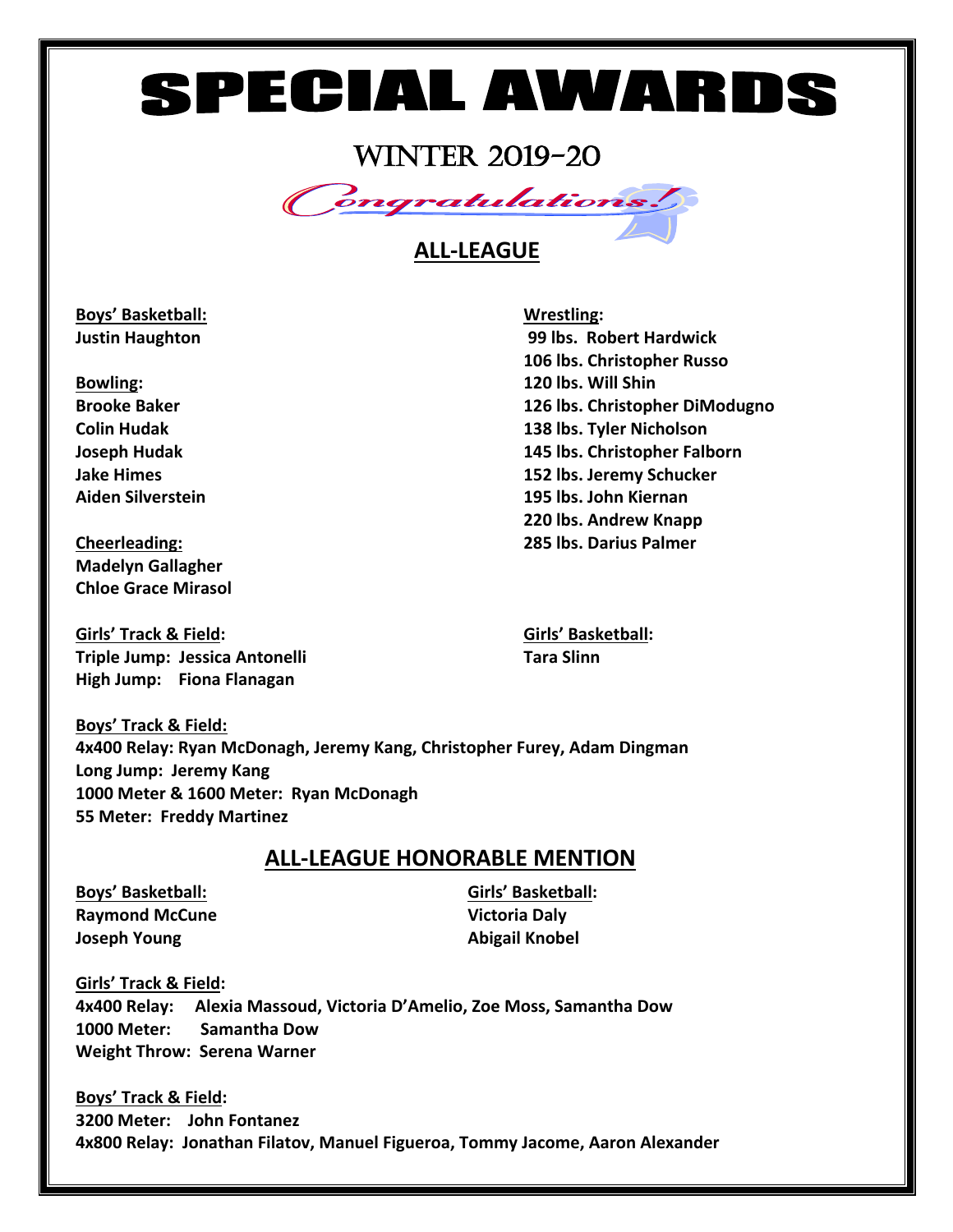# **SCHOLAR-ATHLETE TEAM AWARDS**

**◇◇◇◇◇◇◇◇◇ ◇◇◇◇◇ ◇◇ ◇◇ ◇◇◇◇ The following varsity teams or individuals were recognized as NYSPHSAA Scholar-Athlete by achieving a grade average of 90 or above for the winter sports season:**

#### Sierra Banton Sebastian Cabral Alexis DeSapio Megan Condon Tyler Conjura Kaitlyn Donnelly Abigail Daly D'Andre Edwards Maeve Donohoe Victoria Daly **Justin Haughton** Ava Diffley Jaydan Lagredelle Ivana Estevez Kimberly Gomez **Brendan Mackin** Mackin Madelyn Gallagher Abigail Hausner Raymond McCune Melania Germosen Abigail Knobel **Gost Lines Ioseph Merritt** Stefanyah Joseph Addison Lennon Alexander Nikac Autumn Kroenung Jessica McCabe Anthony Omundsen Jamie Landsman Katherine Sanchez Jason Wain Madison McFadden Tara Slinn Joseph Young Chloe Grace Mirasol

Aaron Alexander Jessica Antonelli Jalin Badillo Daniel Bowman Patrick Bubb Carly Camillieri Dylan Cedno Dylan Corpus Victoria D'Amelio Christopher Falborn Adam Dingman Samantha Dow Andrew Fitzmaurice James Dingman Fiona Flanagan Ashley Goldberg Brendan Donnelly Shannon Gick Robert Hardwick Manuel Figueroa Gomez Jonathan Filatov Allison Murray Andrew Knapp John Fontanez Kathleen Peterson Dylan Martini Christopher Furey Dina Sehnawi Tyler Nicholson Gavin Germosen Serena Warner Darius Palmer Zachary Gibs Joseph Parisi Michael Gillespie Noah Phillips Jonathan Gonzalez BOYS' BOWLING Christopher Russo **Joseph Graziano** Michael Green Colin Hudak Jeremy Schucker Liam Le **Aiden Silverstein** Mark Siguenza Cambi Keion Legerme **Aaron Weissburg Riley Stemmerman** Fredy Martinez **Yassine Znaidi** Ryan McDonagh Jacob Nicolich Jake Rodriguez Timothy Ryan John Whelan Vincent Zheng

#### GIRLS' BASKETBALL BOYS' BASKETBALL CHEERLEADING

Kyle Tully **Planet Charlotte Martini** 

#### BOYS' TRACK & FIELD GIRLS' TRACK & FIELD WRESTLING

Megan O'Connor Kelly O'Sullivan Gianna Pelliccio Hailey Taussi

Sean Chen Natalie Conese Christopher DiModugno Tommy Jacome Joseph Hudak Matthew (Do Hun) Shin Jeremy Kang John Rorro William (Do Young) Shin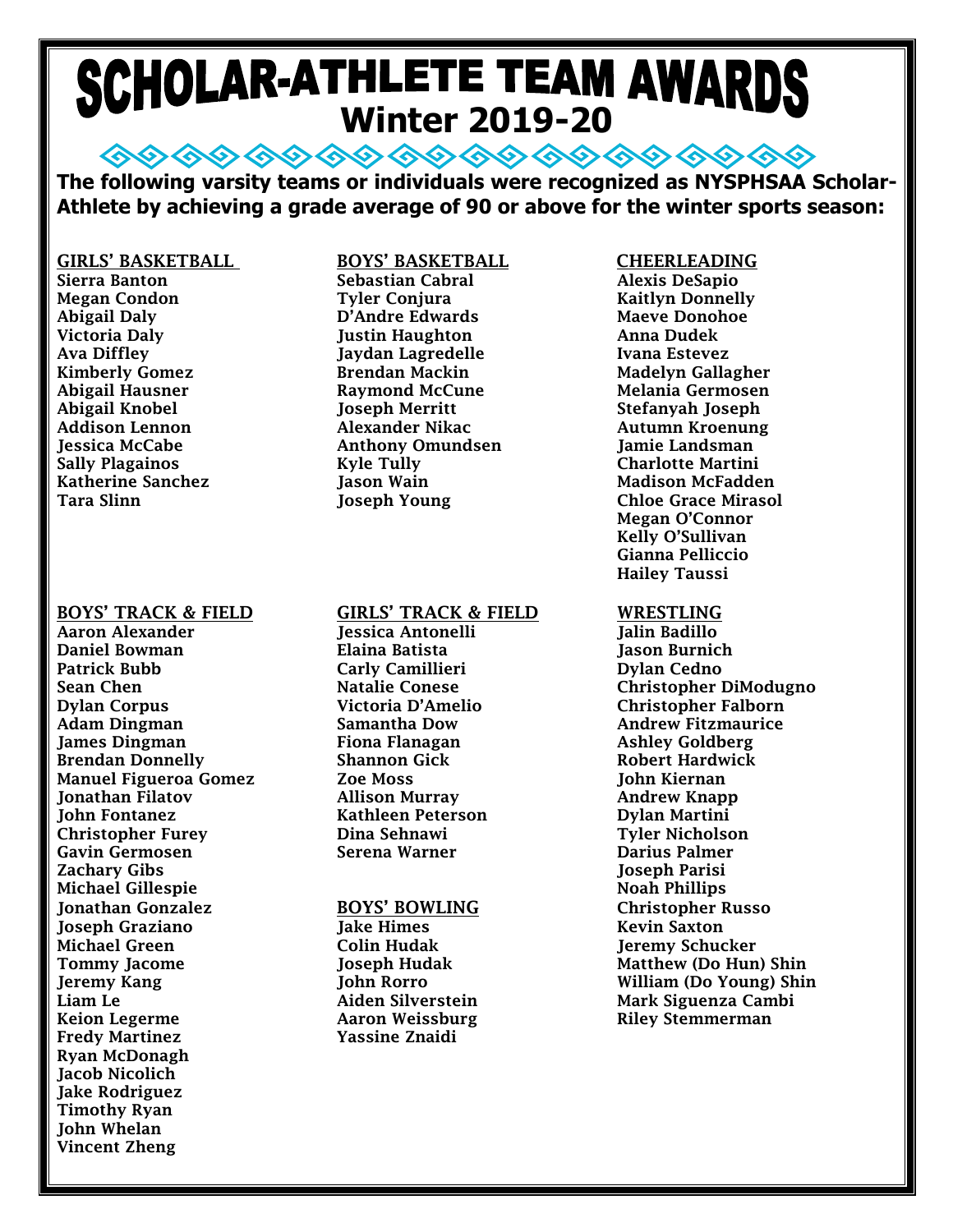### NANUET PUBLIC SCHOOLS Athletic Department

### WINTER 2019-2020

| <b>BOYS' BASKETBALL -</b>    | <b>MOST VALUABLE</b> | <b>Justin Haughton</b>     |
|------------------------------|----------------------|----------------------------|
|                              | <b>MOST IMPROVED</b> | <b>Raymond McCune</b>      |
| <b>GIRLS' BASKETBALL-</b>    | <b>MOST VALUABLE</b> | <b>Tara Slinn</b>          |
|                              | <b>MOST IMPROVED</b> | <b>Victoria Daly</b>       |
| <b>BOWLING - BOYS</b>        | <b>MOST VALUABLE</b> | <b>Joseph Hudak</b>        |
|                              | <b>MOST IMPROVED</b> | <b>Aaron Weissburg</b>     |
| <b>BOWLING - GIRLS</b>       | <b>MOST VALUABLE</b> | <b>EmmaRose Schepis</b>    |
|                              | <b>MOST IMPROVED</b> | <b>Serena Zheng</b>        |
| <b>CHEERLEADING -</b>        | <b>MOST VALUABLE</b> | <b>Ivana Estevez</b>       |
|                              | <b>MOST IMPROVED</b> | <b>Stefanyah Joseph</b>    |
| <b>BOYS' WINTER TRACK -</b>  | <b>MOST VALUABLE</b> | <b>Ryan McDonagh</b>       |
|                              | <b>MOST IMPROVED</b> | <b>Adam Dingman</b>        |
| <b>GIRLS' WINTER TRACK -</b> | <b>MOST VALUABLE</b> | <b>Jessica Antonelli</b>   |
|                              | <b>MOST IMPROVED</b> | <b>Fiona Flanagan</b>      |
| <b>WRESTLING -</b>           | <b>MOST VALUABLE</b> | <b>Christopher Falborn</b> |
|                              | <b>MOST IMPROVED</b> | <b>Kevin Saxton</b>        |